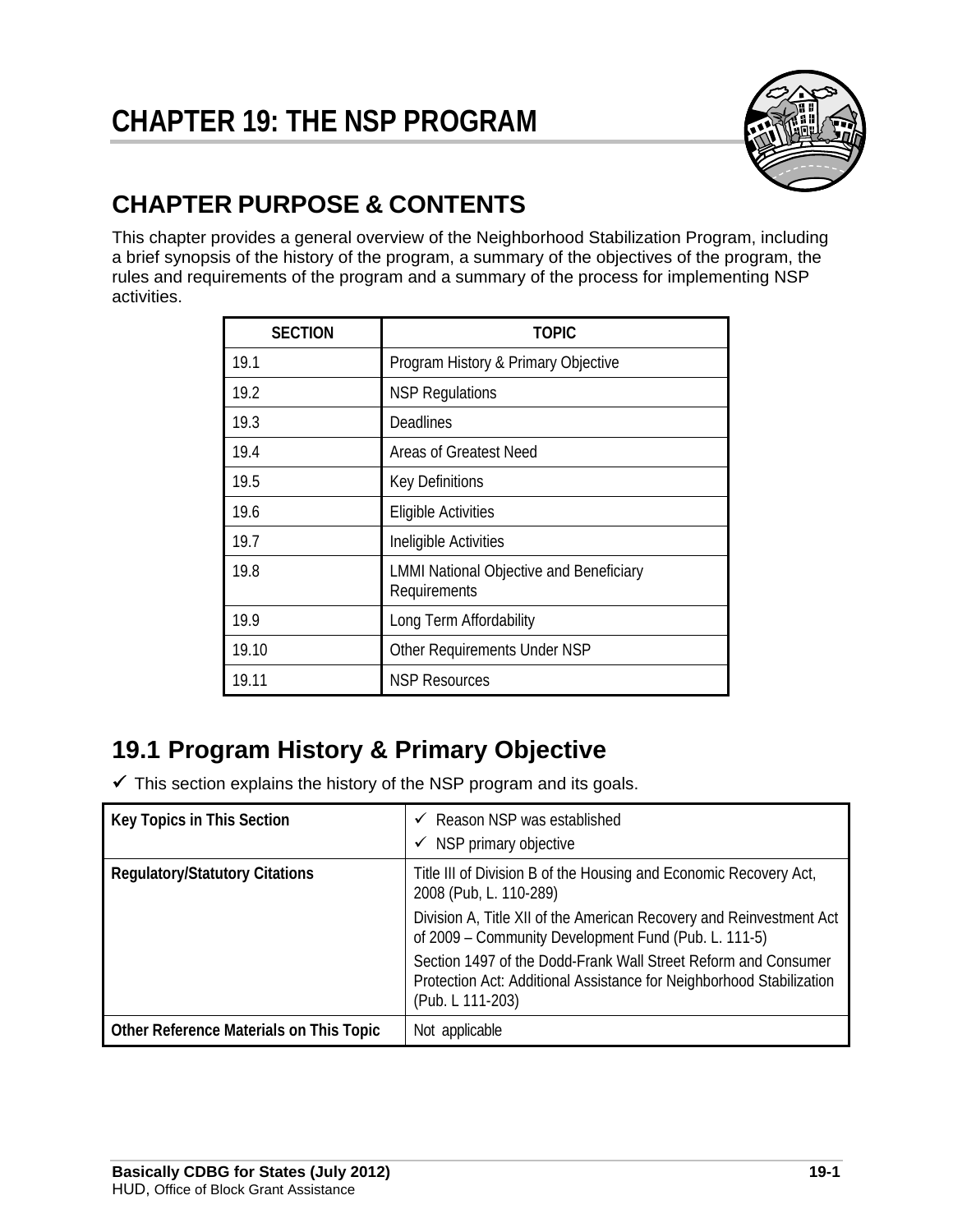

- $\checkmark$  The Neighborhood Stabilization Program (NSP) is authorized under three appropriations by Congress.
	- The NSP program was enacted in 2008 under the Housing and Economic Recovery Act or HERA and is referred to as NSP1. This appropriation provided \$3.92 billion to local and state governments hardest hit by the foreclosure crisis nationwide on a formula basis.
	- The second round of funding or NSP2 for \$2 billion was appropriated under the American Recovery and Reinvestment Act (ARRA). NSP2 funding was competitively awarded to qualifying nonprofits and government agencies.
	- The third round of funding or NSP3 was appropriated under the Dodd-Frank Economic Reform and Consumer Protection Act of 2010. Like NSP1, the \$1 billion appropriation was allocated on a formula basis to local and state governments hardest hit by the foreclosure crisis.
- $\checkmark$  Each funding round provided as supplemental CDBG appropriation
- $\checkmark$  Congress created the Neighborhood Stabilization Program to help cities, counties and states deal with community problems that are the result of the mortgage foreclosure crisis in the nation.
- $\checkmark$  Neighborhood revitalization in areas hardest hit by the foreclosure crisis is achieved through NSP by providing funding to communities to buy up and rehabilitate or redevelop abandoned, foreclosed, and vacant properties.
- $\checkmark$  The NSP regulations set forth eligible activities and the national objectives that each activity must meet. As recipients of NSP funds, grantees are charged with ensuring that these requirements are met.

# **19.2 NSP Regulations**

 $\checkmark$  This section provides an overview of the NSP regulations.

| <b>Key Topics in This Section</b>     | $\checkmark$ Regulatory basis for NSP                                                                                                                                                                                                                                                          |  |  |
|---------------------------------------|------------------------------------------------------------------------------------------------------------------------------------------------------------------------------------------------------------------------------------------------------------------------------------------------|--|--|
|                                       | $\checkmark$ Key regulatory requirements                                                                                                                                                                                                                                                       |  |  |
| <b>Regulatory/Statutory Citations</b> | Notice of Allocations, Application Procedures, Regulatory Waivers<br>Granted to and Alternative Requirements for Emergency Assistance<br>for Redevelopment of Abandoned and Foreclosed Homes Grantees<br>Under the Housing and Economic Recovery Act, 2008 – October 6,<br>2008 (FR-5255-N-01) |  |  |
|                                       | Notice of HUD's Fiscal Year (FY) 2009 Notice of Funding Availability<br>(NOFA); Policy Requirements and General Section to HUD's<br>FY2009 NOFAs for Discretionary Programs - December 29, 2008<br>$(FR-5300-N-01)$                                                                            |  |  |
|                                       | Notice of Fund Availability (NOFA) for the Neighborhood<br>Stabilization Program 2 under the American Recovery and<br>Reinvestment Act, 2009 - May 4, 2009 (FR-5321-N-01)                                                                                                                      |  |  |
|                                       | Notice of Fund Availability (NO FA) for Fiscal Year 2009<br>Neighborhood Stabilization Program 2 under the American Recovery                                                                                                                                                                   |  |  |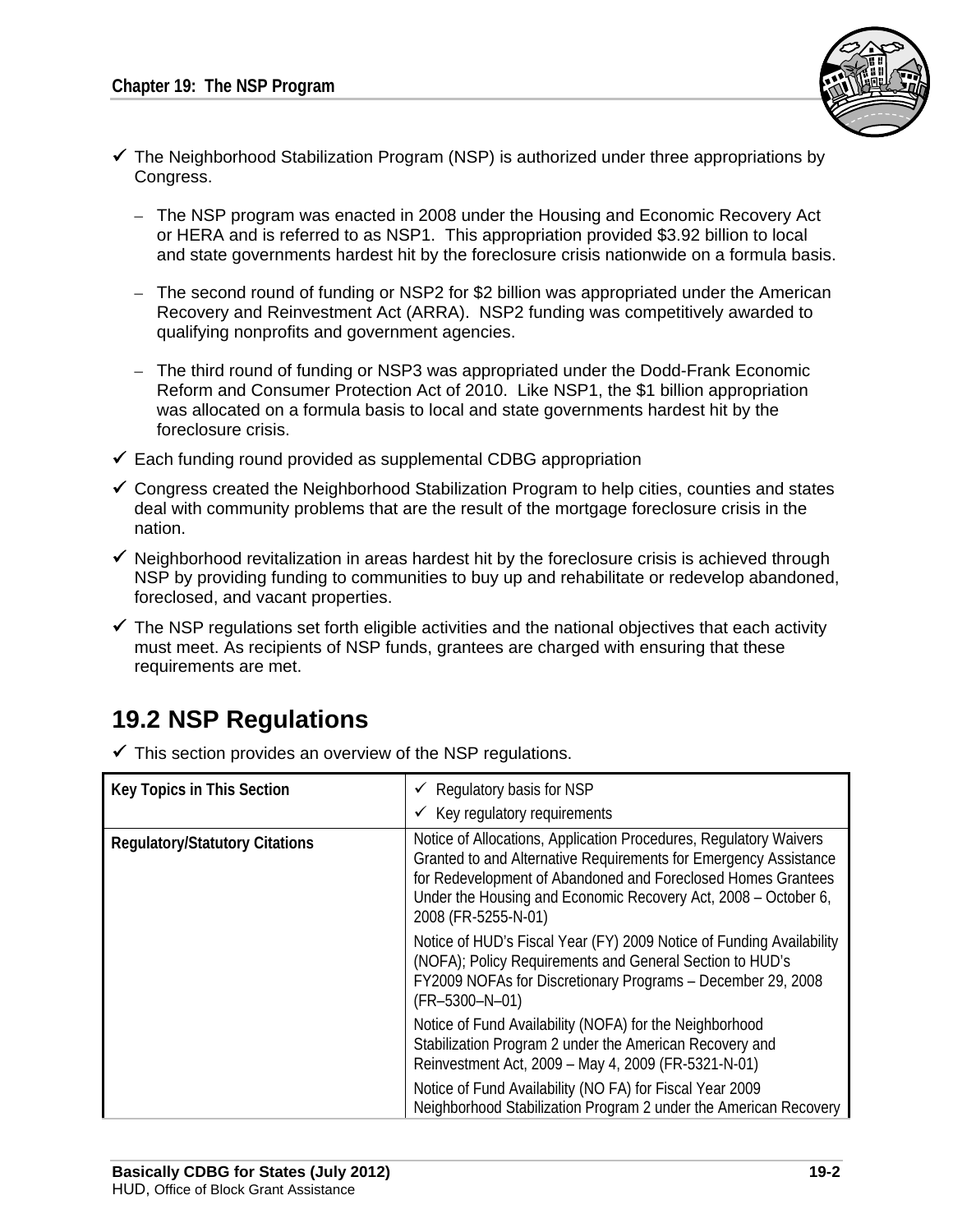

|                                         | and Reinvestment Act of 2009 - Correction June 11, 2009 (FR-<br>5321-C-02)                                                                                                                                                                                                                                                                                                       |
|-----------------------------------------|----------------------------------------------------------------------------------------------------------------------------------------------------------------------------------------------------------------------------------------------------------------------------------------------------------------------------------------------------------------------------------|
|                                         | Notice of Allocations, Application Procedures, Regulatory Waivers<br>Granted to and Alternative Requirements for Emergency Assistance<br>for Redevelopment of Abandoned and Foreclosed Homes Grantees<br>Under the Housing and Economic Recovery Act, 2008; Revisions to<br>Neighborhood Stabilization Program (NSP) and Technical<br>Corrections - June 19, 2009 (FR-5255-N-02) |
|                                         | Notice of Fund Availability (NOF A) for Fiscal Year 2009<br>Neighborhood Stabilization Program 2 under the American Recovery<br>and Reinvestment Act of 2009; Correction - November 9, 2011 (FR-<br>5321-C-03)                                                                                                                                                                   |
|                                         | Notice of Fund Availability (NOF A) for Fiscal Year 2009<br>Neighborhood Stabilization Program 2 under the American Recovery<br>and Reinvestment Act of 2009; Correction - January 21, 2010 (FR-<br>5321-C-04)                                                                                                                                                                   |
|                                         | Notice of Definition Revision to Notice of Fund Availability (NOFA)<br>for Fiscal Year 2009: Neighborhood Stabilization Program 2 (NSP2)<br>under the American Recovery and Reinvestment Act of 2009;<br>Change in Definitions - April 2, 2010 (FR-5321-N-04)                                                                                                                    |
|                                         | Notice of Change in Definitions and Modification to Neighborhood<br>Stabilization Program (NSP) - April 9, 2010 (FR-5321-N-03)                                                                                                                                                                                                                                                   |
|                                         | Notice of Neighborhood Stabilization Program Reallocation Process<br>Changes - August 23, 2010 (FR-5435-N-01)                                                                                                                                                                                                                                                                    |
|                                         | Notice of Formula Allocations and Program Requirements for<br>Neighborhood Stabilization Program Formula Grants - October 19,<br>2010 (FR-5447-N-01)                                                                                                                                                                                                                             |
| Other Reference Materials on This Topic | Not applicable                                                                                                                                                                                                                                                                                                                                                                   |

- $\checkmark$  CDBG forms the regulatory basis for NSP. Except where otherwise stated in NSP statutes and regulations, NSP follows CDBG rules and requirements.
- $\checkmark$  The regulations implementing NSP can be found in a number of notices published for each of the three rounds of NSP including:
	- **NSP1:** 
		- NSP1 Federal Register Notice October 6, 2008
		- NSP1 Federal Register Bridge Notice June 19, 2009
		- □ Notice of NSP Relocation Process Changes August 23, 2010
	- **NSP2:** 
		- □ NSP2 Notice of Funding Availability May 4, 2009
		- □ NSP2 Notice of Funding Availability (NOFA) Correction November 9, 2009
		- □ NSP2 Notice of Funding Availability (NOFA) Correction January 21, 2010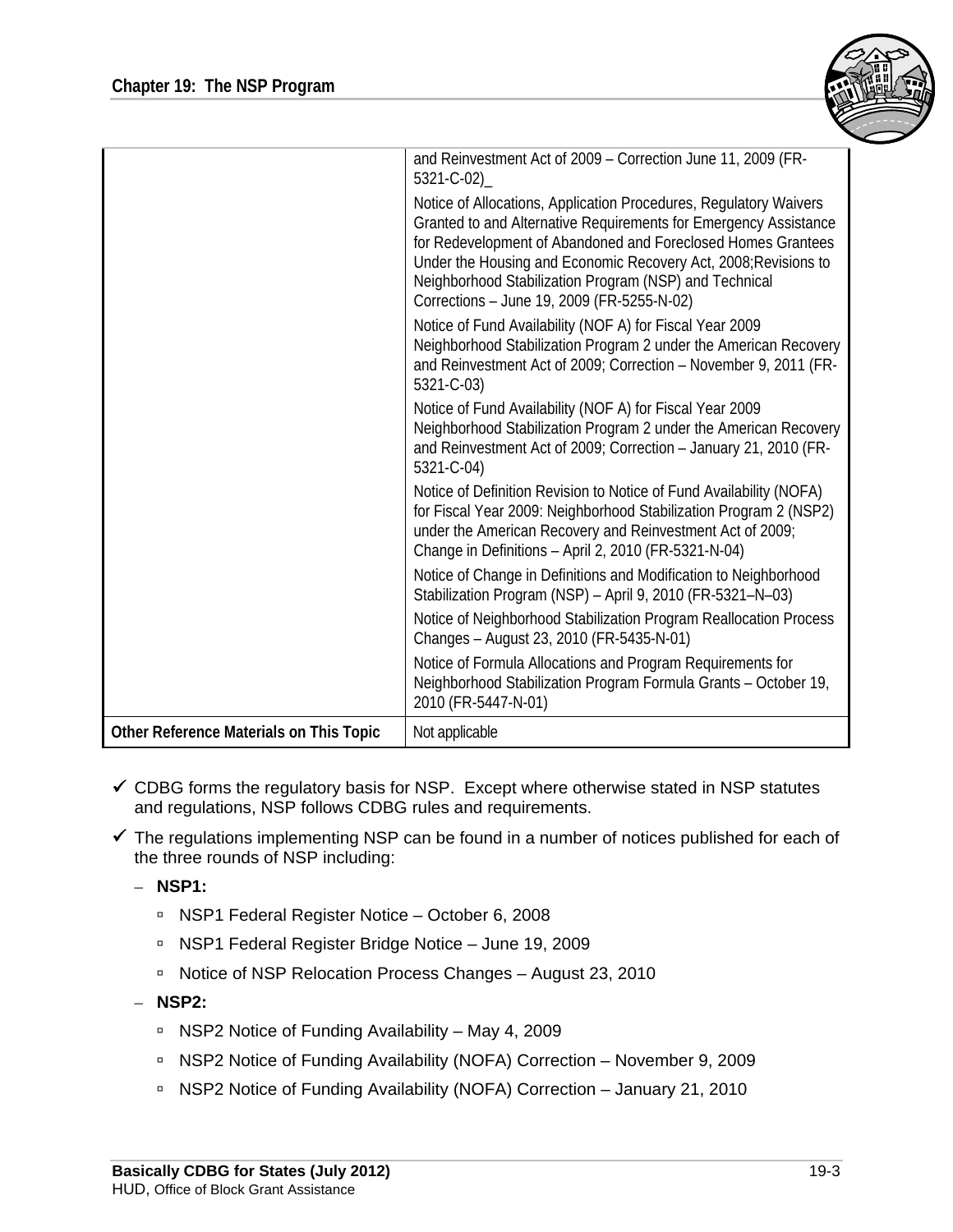

- □ Notice of Definition Revision to NSP2 NOFA for FY2009 April 2, 2010
- – **NSP3:** NSP3 Federal Register Notice October 19, 2010
- – **NSP1, NSP2, and NSP3**: Notice of Change in Definitions and Modification to NSP April 9, 2010
- $\checkmark$  A copy of the NSP regulations and statutes can be found at: http://www.hudnsphelp.info/index.cfm?do=viewLawsandNotices.

# **19.3 Deadlines**

 $\checkmark$  This section goes over the key deadlines for obligating and expending NSP funds.

| <b>Key Topics in This Section</b>       | Applicable deadlines for obligating and expending NSP funding<br>$\checkmark$                                                                                                                                                                                                                  |  |  |
|-----------------------------------------|------------------------------------------------------------------------------------------------------------------------------------------------------------------------------------------------------------------------------------------------------------------------------------------------|--|--|
| <b>Regulatory/Statutory Citations</b>   | Notice of Allocations, Application Procedures, Regulatory Waivers<br>Granted to and Alternative Requirements for Emergency Assistance<br>for Redevelopment of Abandoned and Foreclosed Homes Grantees<br>Under the Housing and Economic Recovery Act, 2008 – October 6,<br>2008 (FR-5255-N-01) |  |  |
|                                         | Notice of Fund Availability (NOFA) for the Neighborhood<br>Stabilization Program 2 under the American Recovery and<br>Reinvestment Act, 2009 - May 4, 2009 (FR-5321-N-01)                                                                                                                      |  |  |
|                                         | Notice of Formula Allocations and Program Requirements for<br>Neighborhood Stabilization Program Formula Grants - October 19,<br>2010 (FR-5447-N-01)                                                                                                                                           |  |  |
| Other Reference Materials on This Topic | NSP Policy Alert: Guidance for Tracking and Reporting the Use of NSP<br>Funds: Obligations for Specific Activities - April, 23, 2010                                                                                                                                                           |  |  |
|                                         | NSP Policy Alert: Guidance on the NSP1 Recapture and Reallocation<br>Notice - August 26, 2010                                                                                                                                                                                                  |  |  |
|                                         | NSP Policy Alert: Guidance on Developers, Subrecipients, and<br>Contractors - August 27, 2010                                                                                                                                                                                                  |  |  |
|                                         | NSP Policy Alert: Guidance on NSP Loan Loss Reserves - December<br>7,2010                                                                                                                                                                                                                      |  |  |

- $\checkmark$  Different deadlines apply to NSP1 versus NSP2 and NSP3.
	- NSP1 included an 18 month obligation deadline requiring grantees to "use" 100 percent of their funds within 18 months following execution of their grant agreement with HUD. HUD defined "use" to mean that a contract was signed for a project.
	- NSP1 grantees are required to expend 100 percent of their allocation within four years following execution of their grant agreement with HUD.
	- Under NSP2 and NSP3, grantees are required to expend 50 percent of their total allocation within two years and 100 percent in three years from the date their grant agreement is signed with HUD.
- $\checkmark$  HUD recovers funds if not committed or expended within these timeframes.
- $\checkmark$  Program income expenditures count towards the overall expenditure goals.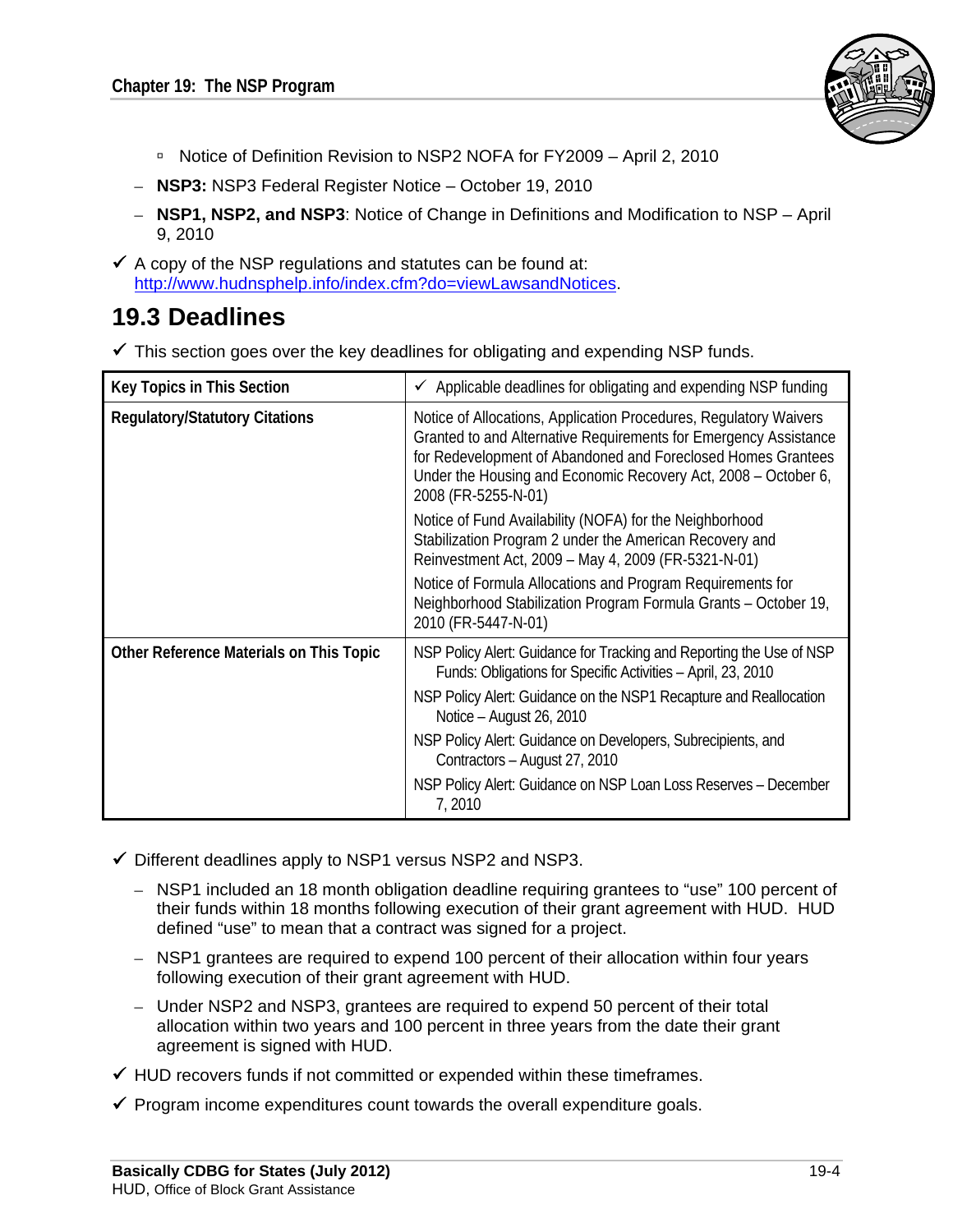

## **19.4 Areas of Greatest Need**

| <b>Key Topics in This Section</b>       | $\checkmark$ Areas of Greatest Need (Target Areas)                                                                                                                                                                                                                                             |  |  |
|-----------------------------------------|------------------------------------------------------------------------------------------------------------------------------------------------------------------------------------------------------------------------------------------------------------------------------------------------|--|--|
| <b>Regulatory/Statutory Citations</b>   | Title III of Division B of the Housing and Economic Recovery Act,<br>2008 (Pub, L. 110-289)                                                                                                                                                                                                    |  |  |
|                                         | Notice of Allocations, Application Procedures, Regulatory Waivers<br>Granted to and Alternative Requirements for Emergency Assistance<br>for Redevelopment of Abandoned and Foreclosed Homes Grantees<br>Under the Housing and Economic Recovery Act, 2008 – October 6,<br>2008 (FR-5255-N-01) |  |  |
|                                         | Notice of Fund Availability (NOFA) for the Neighborhood<br>Stabilization Program 2 under the American Recovery and<br>Reinvestment Act, 2009 - May 4, 2009 (FR-5321-N-01)                                                                                                                      |  |  |
|                                         | Notice of Formula Allocations and Program Requirements for<br>Neighborhood Stabilization Program Formula Grants - October 19,<br>2010 (FR-5447-N-01)                                                                                                                                           |  |  |
| Other Reference Materials on This Topic | Not applicable                                                                                                                                                                                                                                                                                 |  |  |

- $\checkmark$  NSP requires that grantees define areas of greatest need in their NSP Action Plan and invest NSP funding in those areas.
- $\checkmark$  Areas of greatest need are also called target areas.
- $\checkmark$  The methodology for determining target areas can take into account some local factors and must take into account all of the following:
	- Percentage of home foreclosures
	- Number of homes with sub-prime loans
	- Areas likely to see rise in rate of foreclosures
- $\checkmark$  All NSP funded activities must be located in the areas of greatest need defined in each grantee's HUD approved NSP Action Plan.
- $\checkmark$  An eligible non-housing assisted NSP activity undertaken in a target area must document how the activity supports NSP efforts and neighborhood revitalization in the area.
- $\checkmark$  Target areas can be changed if needed through a Substantial Amendment to the Action Plan.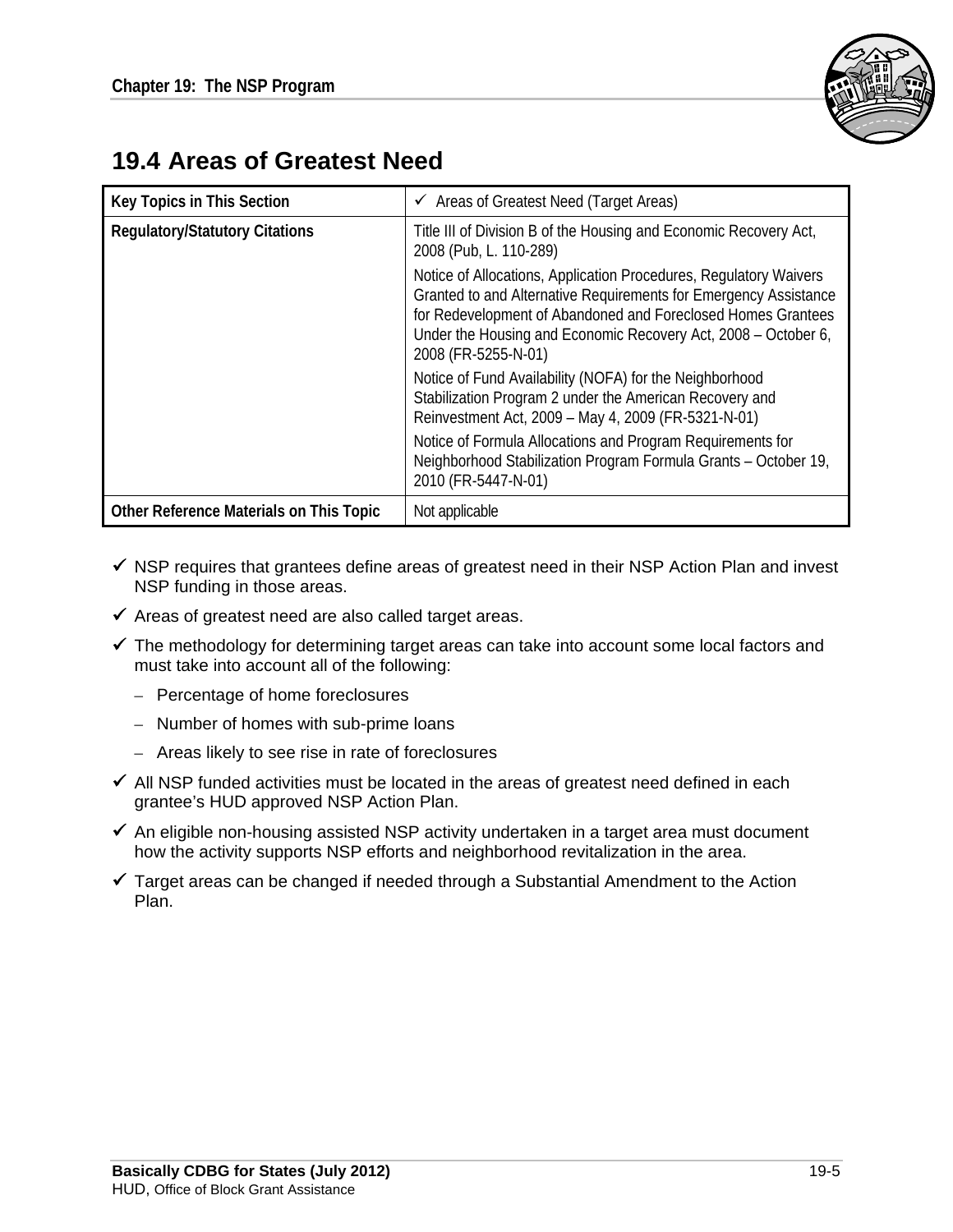

# **19.5 Key Definitions**

- $\checkmark$  This section provides definitions of key NSP topics and terms.
- $\checkmark$  The definitions included below are in addition to the Key Definitions found in 1.3.

| Key Topics in This Section              | Key definitions needed for NSP<br>$\checkmark$                                                                                                                                                                                                                                                                                                                                   |  |  |
|-----------------------------------------|----------------------------------------------------------------------------------------------------------------------------------------------------------------------------------------------------------------------------------------------------------------------------------------------------------------------------------------------------------------------------------|--|--|
| <b>Regulatory/Statutory Citations</b>   | Notice of Change in Definitions and Modification to Neighborhood<br>Stabilization Program (NSP) - April 9, 2010 (FR-5321-N-03)                                                                                                                                                                                                                                                   |  |  |
|                                         | Notice of Allocations, Application Procedures, Regulatory Waivers<br>Granted to and Alternative Requirements for Emergency Assistance<br>for Redevelopment of Abandoned and Foreclosed Homes Grantees<br>Under the Housing and Economic Recovery Act, 2008 – October 6,<br>2008 (FR-5255-N-01)                                                                                   |  |  |
|                                         | Notice of Allocations, Application Procedures, Regulatory Waivers<br>Granted to and Alternative Requirements for Emergency Assistance<br>for Redevelopment of Abandoned and Foreclosed Homes Grantees<br>Under the Housing and Economic Recovery Act, 2008; Revisions to<br>Neighborhood Stabilization Program (NSP) and Technical<br>Corrections - June 19, 2009 (FR-5255-N-02) |  |  |
|                                         | Notice of Formula Allocations and Program Requirements for<br>Neighborhood Stabilization Program Formula Grants - October 19,<br>2010 (FR-5447-N-01)                                                                                                                                                                                                                             |  |  |
|                                         | 24 CFR Part 92 HOME Investment Partnerships Program Final Rule                                                                                                                                                                                                                                                                                                                   |  |  |
| Other Reference Materials on This Topic | Not applicable                                                                                                                                                                                                                                                                                                                                                                   |  |  |

**Affordability:** The requirements of the NSP Program that relate to the cost of housing both at initial occupancy and over established timeframes, as prescribed in the NSP statute and HOME Final Rule. Affordability requirements vary depending upon the nature of the NSP assisted activity (i.e. homeownership or rental housing).

**Abandoned:** A property is considered abandoned if one of the following is true:

- $\checkmark$  Mortgage/tax/tribal leasehold no payments 90 days
- $\checkmark$  Code inspection determines not habitable and no corrective action within 90 days
- $\checkmark$  Subject to court-ordered receivership/nuisance abatement or state definition of abandoned
	- When property meets both foreclosed & either abandoned or vacant definitions, grantee must treat as foreclosed

**Blighted:** A structure is blighted when it exhibits objectively determinable signs of deterioration sufficient to constitute a threat to human health, safety, and public welfare.

**Foreclosed:** A property is considered abandoned if one of the following is true:

- $\checkmark$  Property is 60 days delinquent under Mortgage Bankers of America delinquency calculations and the owner has been notified
- $\checkmark$  Property owner is 90 days or more delinguent on tax payments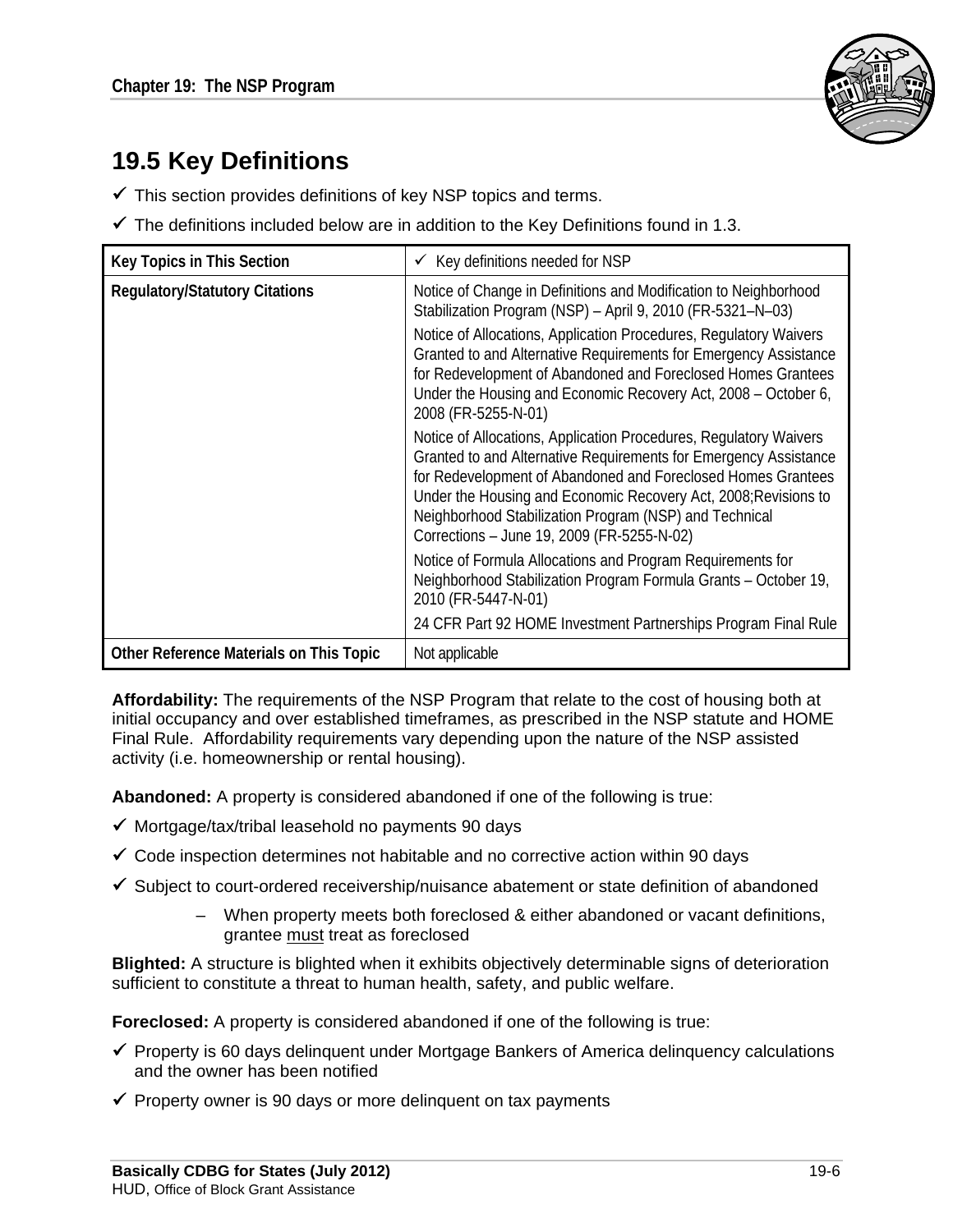

- $\checkmark$  Foreclosure proceedings have been initiated or completed
- $\checkmark$  Foreclosure proceedings are complete and the title has transferred to an intermediary that is NOT an NSP grantee, sub, contractor, developer, or end user

**Home:** A permanent residential unit.

**Land Bank:** Public or non-profit entity created for a single purpose: to acquire, manage, maintain, and repurpose foreclosed properties.

**Low, Moderate and Middle Income:** Low, moderate and middle income (also referred to in this manual as LMMI) means a family or household with an annual income less than 120 percent of the area median income based on the Section 8 Low Income Limit as established by HUD.

**Middle-Income Household/Family:** A household/family having an income equal to or less than 120% of area median income based on the Section 8 Low Income limit established by HUD, but greater than the Section 8 Moderate Income limit (80 percent of area median income) established by HUD.

**Residential Property:** Homes and any vacant residential land and multifamily properties located on the property.

**Substantial Amendment:** A Substantial Amendment to a grantee's annual action plan and/or consolidated plan as described at 24 CFR 91.505. Circumstances under which a Substantial Amendment is required include changes: in scope, location, beneficiaries, or activities. As a supplemental CDBG appropriation and new program, NSP Action Plans are considered Substantial Amendments.

**Total Development Cost:** The total cost invested by a grantee or partner to acquire and rehabilitate or redevelop a residential property.

**Vacant:** Unoccupied or demolished structures or vacant land that was previously developed.

## **19.6 Eligible Activities**

| $\checkmark$ This section describes the range of activities that are eligible under NSP. |  |
|------------------------------------------------------------------------------------------|--|
|                                                                                          |  |

| Key Topics in This Section            | $\checkmark$ Five eligible activities under NSP<br>$\checkmark$ Types of properties eligible under each activity<br>$\checkmark$ Typical methods for undertaking NSP eligible activities |  |
|---------------------------------------|------------------------------------------------------------------------------------------------------------------------------------------------------------------------------------------|--|
| <b>Regulatory/Statutory Citations</b> | Title III of Division B of the Housing and Economic Recovery Act,<br>2008 (Pub, L. 110-289)                                                                                              |  |
|                                       | Division A, Title XII of the American Recovery and Reinvestment Act<br>of 2009 – Community Development Fund (Pub. L. 111-5)                                                              |  |
|                                       | Section 1497 of the Dodd-Frank Wall Street Reform and Consumer<br>Protection Act: Additional Assistance for Neighborhood Stabilization<br>(Pub. L 111-203)                               |  |
|                                       | 24 CFR 570.202 (b)                                                                                                                                                                       |  |
|                                       | 24 CFR 570.205                                                                                                                                                                           |  |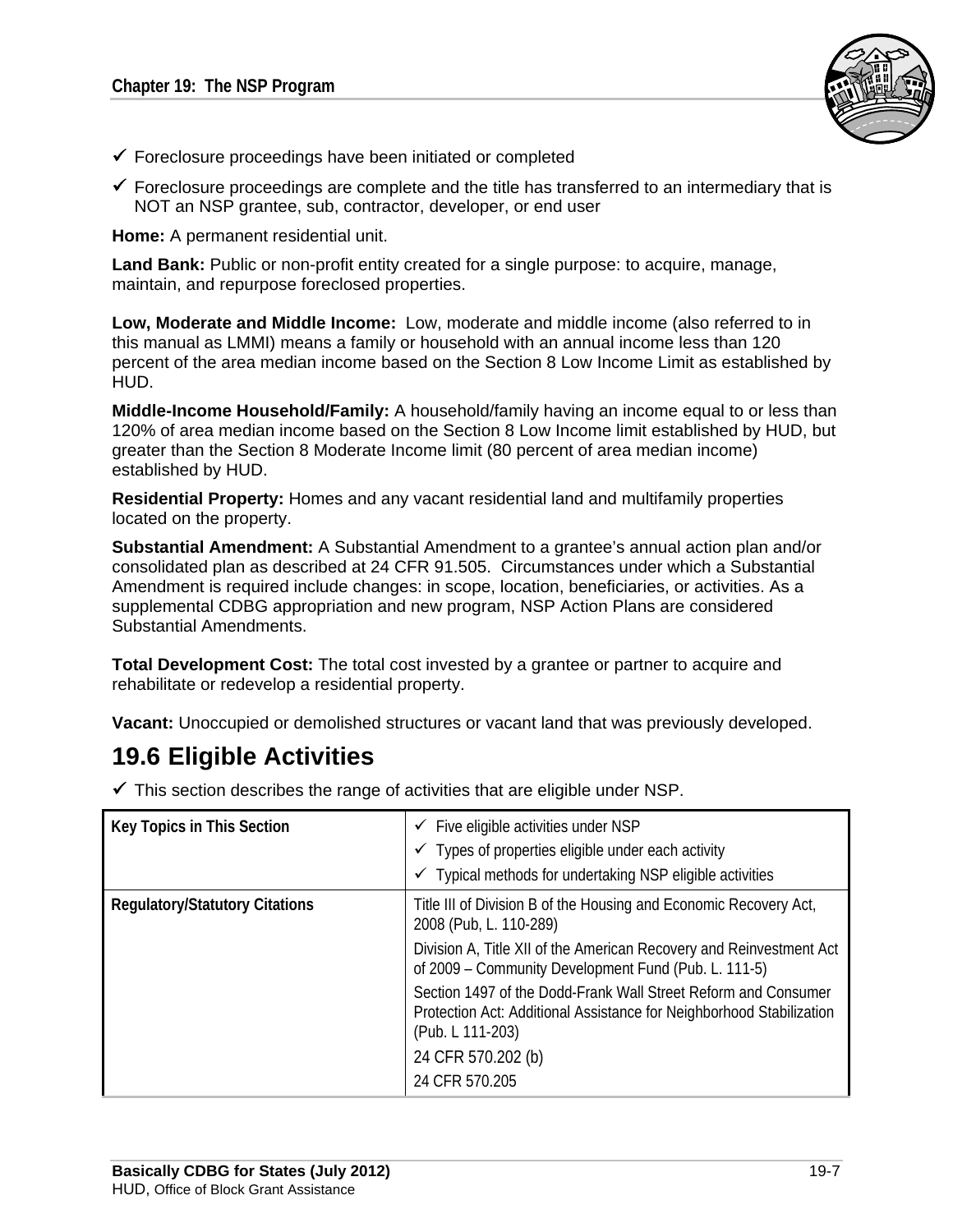

|                                         | 24 CFR §570.201(d)                                                                      |  |
|-----------------------------------------|-----------------------------------------------------------------------------------------|--|
| Other Reference Materials on This Topic | Guidance on NSP-Eligible Acquisition & Rehabilitation Activities -<br>December 11, 2009 |  |
|                                         | Guidance on Property Types Under Each Eligible Use - December 3,<br>2009                |  |

- $\checkmark$  There are five eligible activities or uses under NSP:
	- Eligible Use A: Establish financing mechanisms for purchase and redevelopment of foreclosed upon homes and residential properties
	- Eligible Use B: Purchase and rehabilitate homes and residential properties that have been abandoned or foreclosed upon
	- Eligible Use C: Establish and operate land banks for homes and residential properties that have been foreclosed upon
	- Eligible Use D: Demolish blighted structures
	- Eligible Use E: Redevelop demolished or vacant properties
- $\checkmark$  The regulations and statutes place certain requirements and stipulations on eligible uses and not others. For example, the regulations and statutes under NSP2 and NSP3 cap the amount of funds that can be used on demolition activities. Additionally, the eligible use may dictate the costs that are eligible, the national objective under which the activity falls, and the rules that are triggered.
- $\checkmark$  Only three possible property types can be acquired or rehabbed under NSP:
	- Foreclosed
	- Abandoned
	- Vacant
- $\checkmark$  All uses can include direct and related activity delivery costs
- $\checkmark$  Please refer to the NSP regulations for a more complete description of each of these eligible activities and for an overview of how and when each eligible activity may be undertaken.

### **19.6.1. Eligible Use A: Financing Mechanisms**

- $\checkmark$  Eligible Use A: Financing Mechanisms, allows grantees to provide financing mechanisms for the purchase and redevelopment of foreclosed upon homes and residential properties.
- $\checkmark$  Grantees can provide financial assistance to a household to purchase a property or a developer to buy or redevelop homeowner or rental property.
- $\checkmark$  Some examples of financing mechanisms eligible under Eligible Use A include:
	- Soft second loans
	- – Loan loss reserve
	- Equity sharing.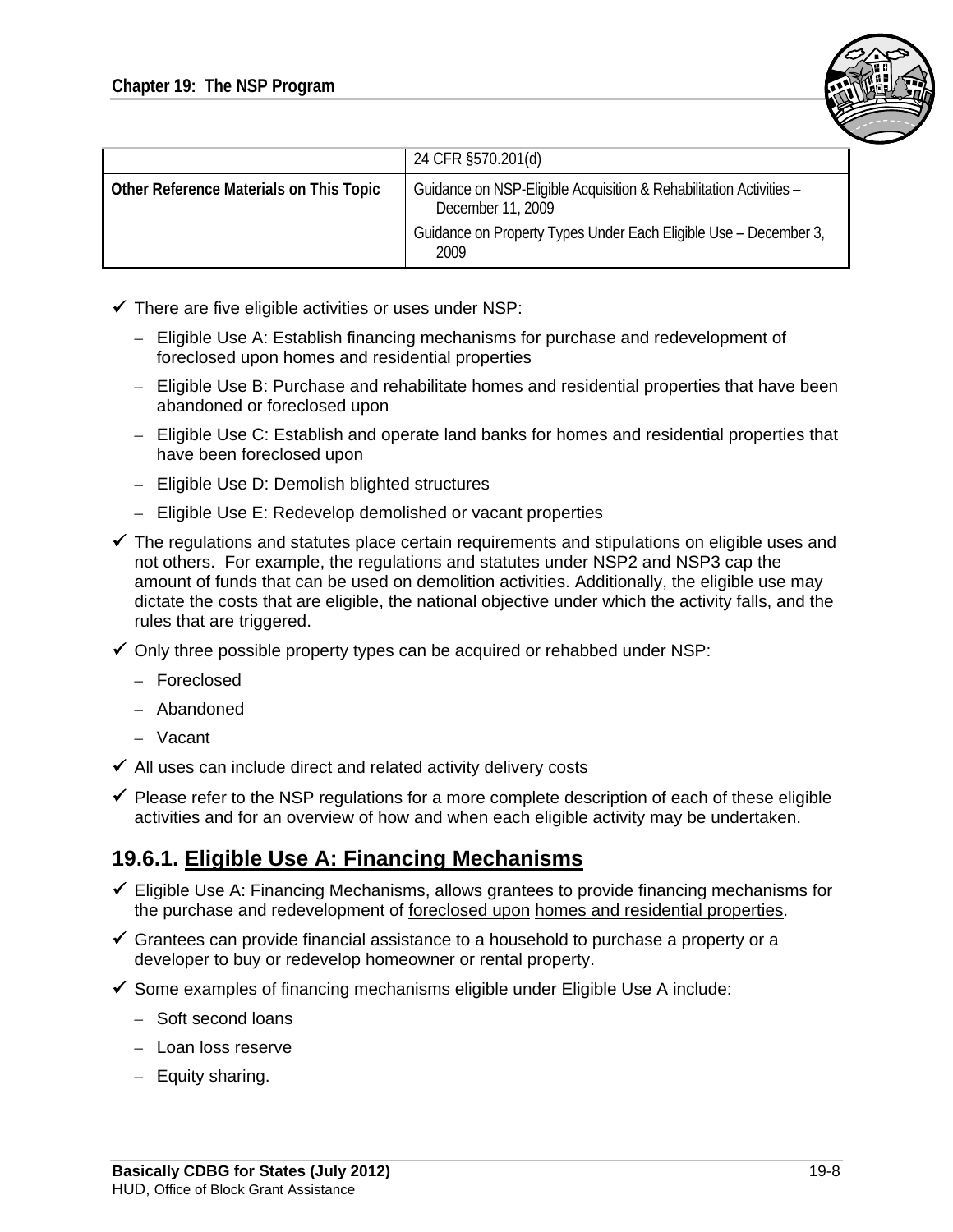

- $-$  Housing counseling for households that are purchasing an NSP, CDBG, or HOME funded home
- $\checkmark$  Assistance must be provided as a loan, not in the form of a grant.
- $\checkmark$  In many cases, eligible activities under Eligible Use A can be done under Eligible Use B or E but there are some cases when Eligible Use A is necessary, for example if a grantee wants to establish a revolving loan fund.

#### **19.6.2. Eligible Use B: Acquisition and Rehabilitation**

- $\checkmark$  Eligible Use B is for the purchase and rehabilitation of homes and residential properties that have been abandoned or foreclosed upon, in order to sell, rent, or redevelop such homes and properties.
- $\checkmark$  The property can be owner or rental housing.
- $\checkmark$  Eligible activities under Use B include:
	- Acquisition
	- Disposition
	- Relocation
	- Direct homeownership assistance
	- Rehabilitation
	- Housing counseling for participants
- $\checkmark$  Demolition of a structure on a property as part of reconstruction is Eligible Use B and is not considered under Eligible Use D.

### **19.6.3. Eligible Use C: Land Banking**

- $\checkmark$  Eligible Use C is intended for land banking homes and residential properties that have been foreclosed upon.
- $\checkmark$  In order to land bank a property, the property must be a specific, defined area.
- $\checkmark$  By definition, land banks must be operated by a public or nonprofit agency.
- $\checkmark$  The property cannot be land banked for more than 10 years.
- $\checkmark$  At the end of the holding period, there must be a plan for the re-use of the property and the re-use must be eligible under NSP and meet the LMMI national objective.

### **19.6.4. Eligible Use D: Demolition**

- $\checkmark$  Under Eligible Use D: Demolition the demolition of blighted structures is an eligible activity.
- $\checkmark$  Prior to demolition, the property can be any type of property including residential, commercial, or industrial.
- $\checkmark$  Demolition can include:
	- Demolition of buildings and improvements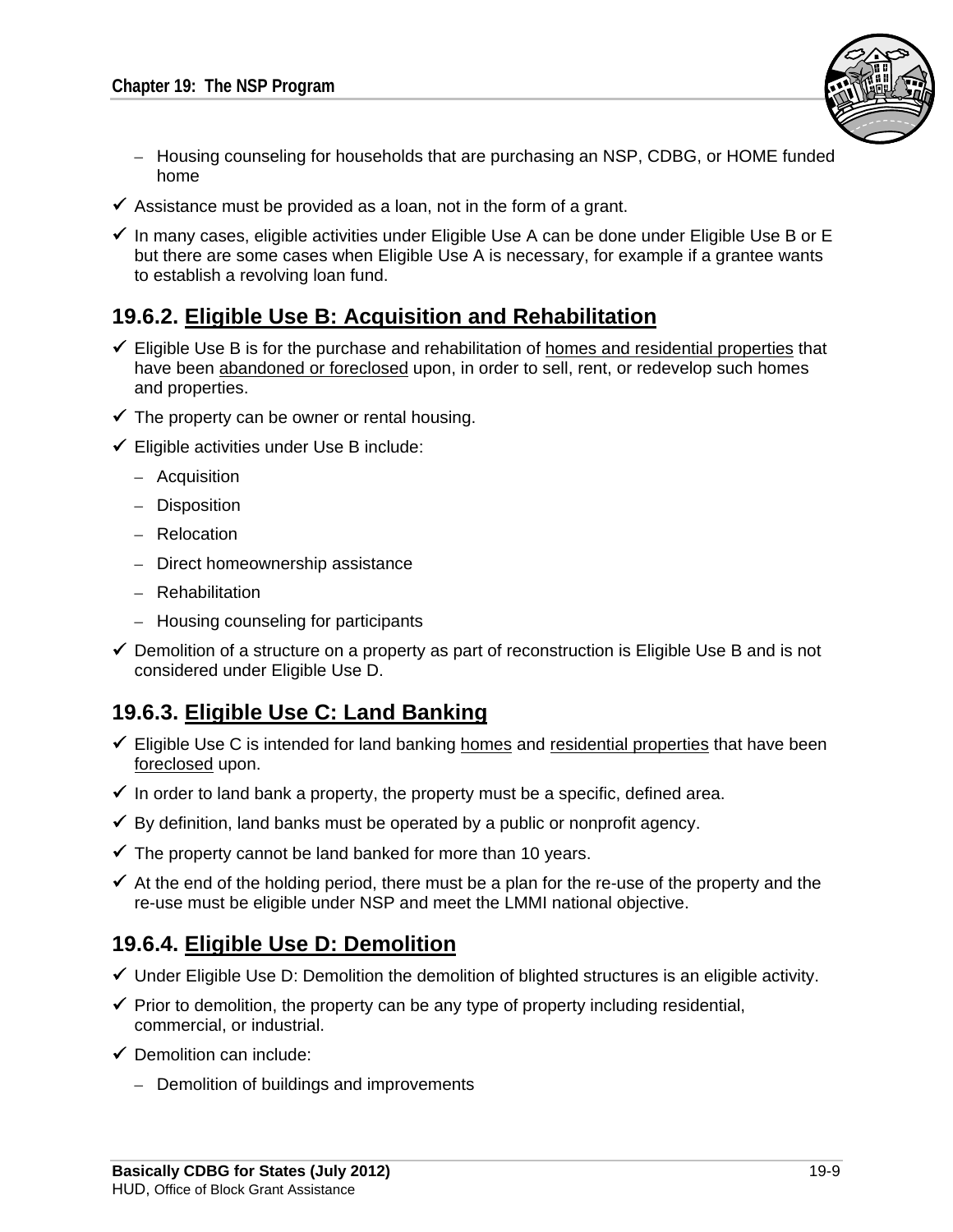

- Removal of demolition products (rubble) and other debris
- Physical removal of environmental contaminants or treatment of such contaminants to render them harmless
- – Movement of structures to other sites
- Leveling and seeding the site and/or stake surveys where local codes require it
- $\checkmark$  Under NSP2 and NSP3, only 10 percent of the grantee's total funding allocation can be used on Eligible Use D unless otherwise authorized by HUD.
- $\checkmark$  Demolition may be an end use and therefore qualify as an activity under Eligible Use D or, when involving acquisition of the property, it may be done in coordination with Eligible Use B or E and qualify under that activity as described in the table below:

| Demolition: Meeting eligibility requirements and national objectives |                                                                    |                                                                                                                                                                                          |                              |  |  |  |
|----------------------------------------------------------------------|--------------------------------------------------------------------|------------------------------------------------------------------------------------------------------------------------------------------------------------------------------------------|------------------------------|--|--|--|
|                                                                      |                                                                    | <b>Eligibility</b>                                                                                                                                                                       | <b>National</b><br>Objective |  |  |  |
| <b>Demolition as</b>                                                 | <b>Blighted property</b>                                           | D - Demolish <b>blighted</b> properties                                                                                                                                                  | <b>LMMA</b>                  |  |  |  |
| <b>End Use</b>                                                       | Concentrated neighborhood<br>demolition strategy or plan           | D - Demolish <i>blighted</i> properties                                                                                                                                                  | <b>LMMA</b>                  |  |  |  |
|                                                                      | <b>Land banked Properties</b>                                      | D - Demolish <b>blighted</b> properties                                                                                                                                                  | <b>LMMA</b>                  |  |  |  |
| <b>Demolition as</b><br><b>Preliminary</b><br><b>Use</b>             | Reconstruction<br>(Rehabilitate housing)                           | B - Purchase and rehabilitate<br>homes and residential properties<br>that have been abandoned or<br>foreclosed upon in order to sell,<br>rent, or redevelop such homes<br>and properties | <b>LMMH</b>                  |  |  |  |
|                                                                      | Redevelopment<br>(New construction of housing)                     | E - Redevelop demolished or<br>vacant properties as housing                                                                                                                              | <b>LMMH</b>                  |  |  |  |
| <b>Demolition</b><br>for<br><b>Subsequent</b>                        | <b>Public Facilities</b><br>(community gardens, parks,<br>etc      | NSP1 Eligible under E -<br>Redevelop demolished or vacant<br>properties<br>D - Demolish <i>blighted</i> properties                                                                       | <b>LMMA</b>                  |  |  |  |
| <b>Uses</b>                                                          | Side Lots<br>(Give to LMMI neighbor or an<br>easement if not LMMI) | D - Demolish <i>blighted</i> properties                                                                                                                                                  | <b>LMMA</b>                  |  |  |  |

 $\checkmark$  If a blighted structure is demolished, the lot can be made available to any adjacent residential property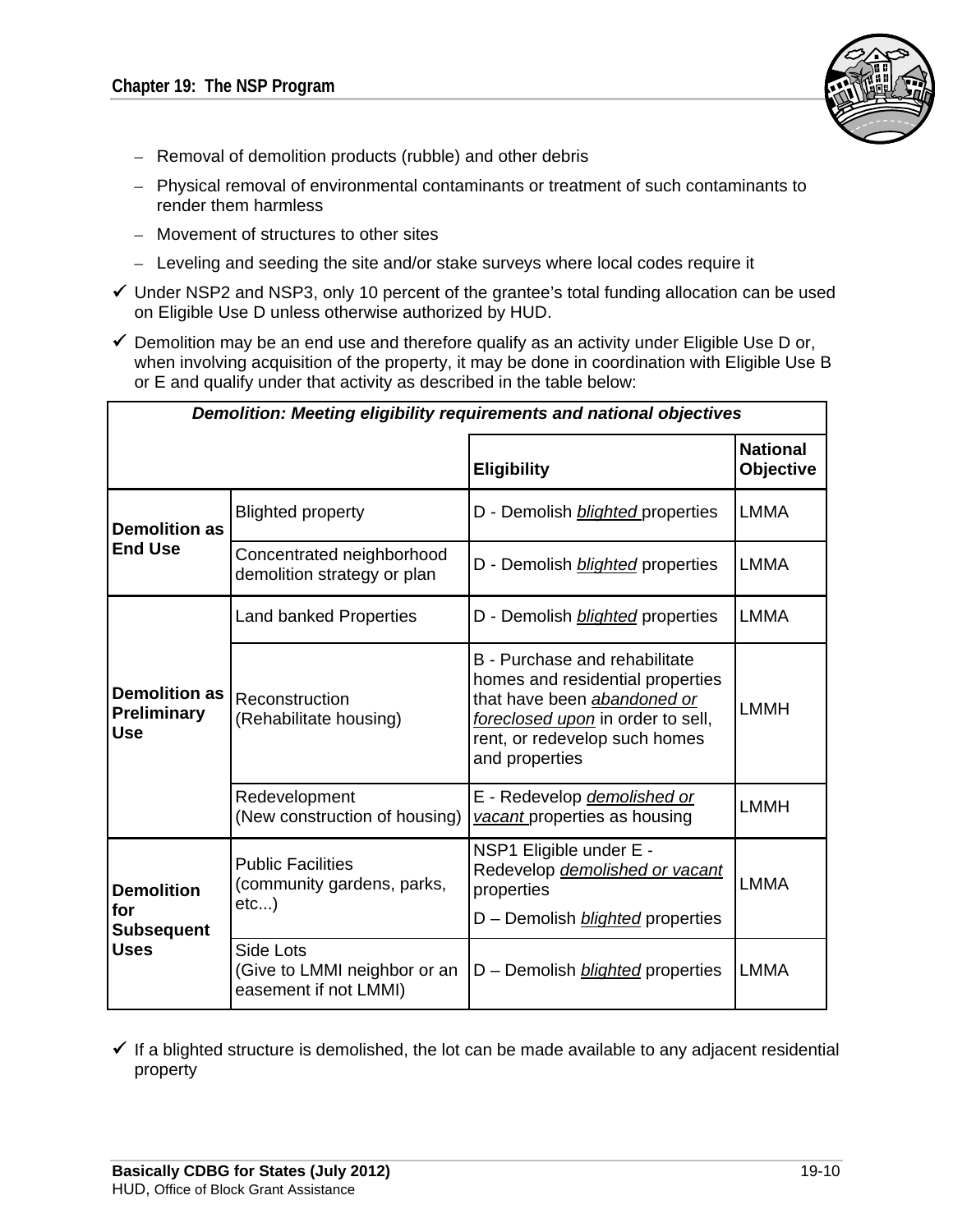

- $-$  If owner of adjacent property qualifies as LMMI, the lot can be donated as a side yard under LMMA
- If owner does not qualify as LMMI, grantee should continue to own the lot but grant an easement to neighbor to use and maintain it

### **19.6.5. Eligible Use E: Redevelopment**

- $\checkmark$  Under Eligible Use E, grantees can redevelop demolished or vacant properties.
- $\checkmark$  Prior to redevelopment, the property can be any type of property including residential, commercial, or industrial.
- $\checkmark$  Redevelopment may include:
	- Acquisition
	- Disposition
	- Public facilities
	- Public services for housing counseling for prospective tenants/owners
	- Relocation
	- Direct homeownership
	- CBDO, new housing construction
	- Rehabilitation
- $\checkmark$  Under NSP1, redevelopment activities can include public facilities but under NSP2 and NSP3, all redevelopment activities must relate to housing.
- $\checkmark$  Demolition of a structure on a property as an integral part of a redevelopment activity is Eligible Use E and is not considered under Eligible Use D.

## **19.6.6. Eligible Uses by Property Type**

| <b>Eligible Uses</b> |                          | <b>Foreclosed</b><br>Homes and<br><b>Residential</b><br><b>Properties</b> | <b>Abandoned</b><br><b>Homes and</b><br><b>Residential</b><br><b>Properties</b> | <b>Blighted</b><br><b>Structures</b> | <b>Demolishe</b><br>d<br><b>Properties</b> | <b>Other</b><br><b>Vacant</b><br><b>Properties</b> |
|----------------------|--------------------------|---------------------------------------------------------------------------|---------------------------------------------------------------------------------|--------------------------------------|--------------------------------------------|----------------------------------------------------|
|                      | A Financing              | Yes                                                                       | <b>No</b>                                                                       | Only if                              | N/A                                        | Only if                                            |
|                      | <b>Mechanisms</b>        |                                                                           |                                                                                 | Foreclosed                           |                                            | Foreclosed                                         |
|                      | <b>B</b> Acquisition and | Yes                                                                       | Yes                                                                             | If Foreclosed                        | N/A                                        | <b>No</b>                                          |
|                      | <b>Rehabilitation</b>    |                                                                           |                                                                                 | or                                   |                                            |                                                    |
|                      |                          |                                                                           |                                                                                 | Abandoned                            |                                            |                                                    |
| $\mathbf C$          | <b>Land banks</b>        | Yes                                                                       | <b>No</b>                                                                       | Foreclosed                           | <b>No</b>                                  | <b>No</b>                                          |
|                      |                          | (Homes                                                                    | (Foreclosed                                                                     | home or                              |                                            |                                                    |
|                      |                          | only)                                                                     | only)                                                                           | residential                          |                                            |                                                    |
|                      |                          |                                                                           |                                                                                 | property                             |                                            |                                                    |
| D                    | <b>Demolition</b>        | Only if                                                                   | Only if                                                                         | Yes                                  | N/A                                        | Only if                                            |
|                      |                          | <b>Blighted</b>                                                           | <b>Blighted</b>                                                                 |                                      |                                            | <b>Blighted</b>                                    |
| EI                   | Redevelopment            | Only if                                                                   | Only if                                                                         | Only if                              | Yes                                        | Yes                                                |
|                      |                          | Vacant                                                                    | Vacant                                                                          | Vacant                               |                                            |                                                    |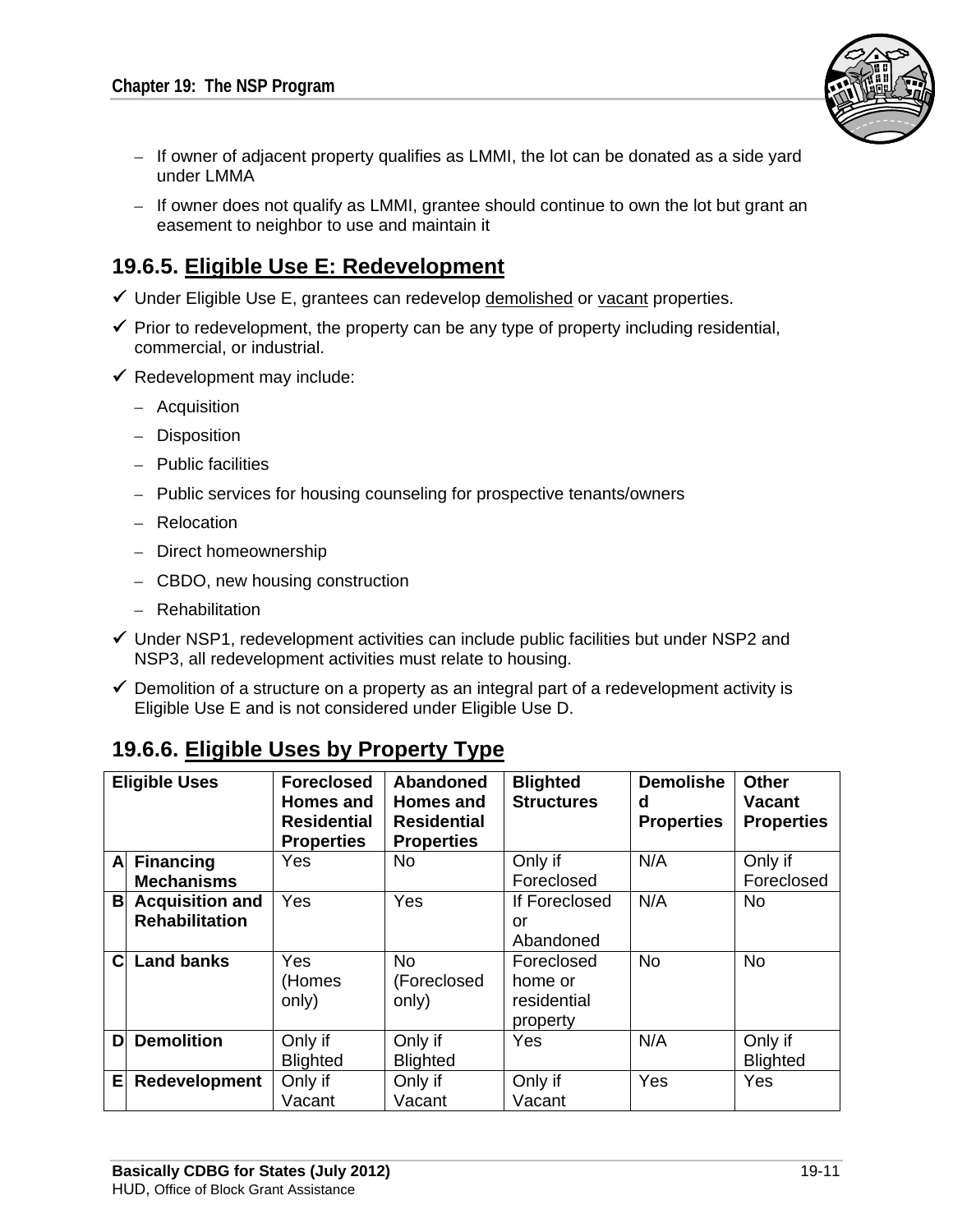

## **19.6.7. Planning and Administration**

 $\checkmark$  NSP funds may be used for planning activities (§ 570.205). Such activities might include:

- Comprehensive plans;
- Community development plans (including the Consolidated Plan);
- Functional plans (for housing; land use and urban environmental design; economic development; open space and recreation; energy use and conservation; floodplain and wetlands management; transportation; utilities; historic preservation; etc.);
- Other plans and studies (e.g., small area and neighborhood plans; capital improvements program plans; individual project plans; general environmental; urban environmental design; historic preservation studies; etc.); and
- Policy planning, management, and capacity building activities.
- Grantees may also use NSP funds for program administration activities (§ 570.206). Such activities may include:
	- General management, oversight and coordination;
	- Public information;
	- Fair Housing activities;
	- Indirect costs;
	- Submission of applications for Federal programs; and
	- Costs to pursue Section 17 of the United States Housing Act of 1937.
- $\checkmark$  Planning and administration activities are capped at 10 percent of the grantee's total funding allocation.

# **19.7 Ineligible Activities**

 $\checkmark$  This section describes activities that are not eligible under NSP.

| Key Topics in This Section              | Ineligible activities under NSP<br>✓                                                                                                                       |
|-----------------------------------------|------------------------------------------------------------------------------------------------------------------------------------------------------------|
| <b>Regulatory/Statutory Citations</b>   | Title III of Division B of the Housing and Economic Recovery Act,<br>2008 (Pub, L. 110-289)                                                                |
|                                         | Division A, Title XII of the American Recovery and Reinvestment Act<br>of 2009 - Community Development Fund (Pub. L. 111-5)                                |
|                                         | Section 1497 of the Dodd-Frank Wall Street Reform and Consumer<br>Protection Act: Additional Assistance for Neighborhood Stabilization<br>(Pub. L 111-203) |
|                                         | 24 CFR Part 570.207                                                                                                                                        |
| Other Reference Materials on This Topic | Not applicable                                                                                                                                             |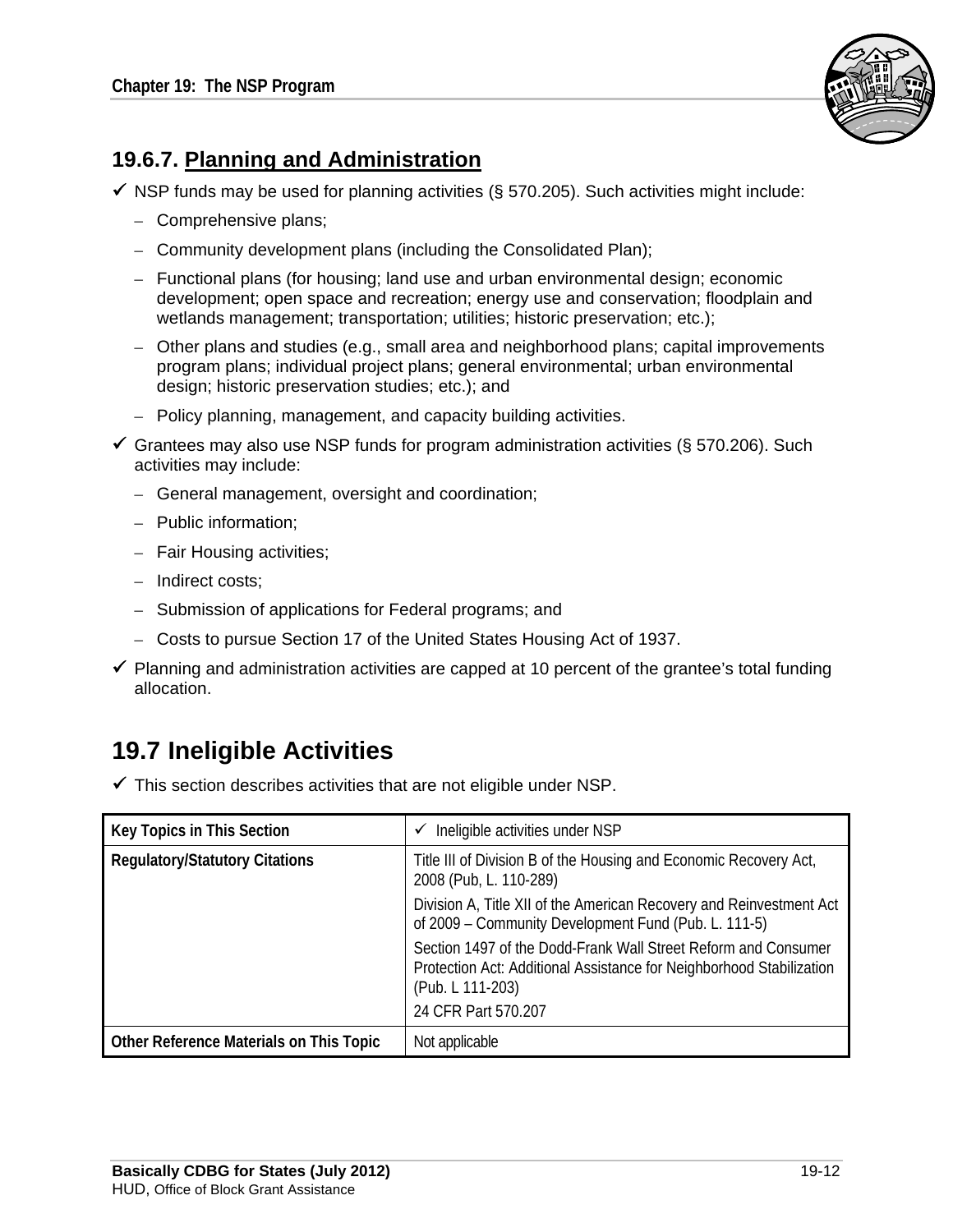

- $\checkmark$  The general rule is that any activity not specifically authorized under the CDBG program or NSP regulations and statutes is ineligible to be assisted with NSP funds.
- $\checkmark$  Unless specifically cited as an eligible activity in the NSP regulations, if an activity is ineligible under the CDBG program, the activity is also ineligible under NSP.
- $\checkmark$  The eligibility differences between NSP and CDBG are covered in detail in this and the three subsequent NSP chapters.
- $\checkmark$  Some examples of activities that are ineligible under NSP:
	- Foreclosure prevention
	- Demolition of non-blighted structures;
	- Acquisition of property or structures that are not abandoned, foreclosed or vacant
- $\checkmark$  The Housing and Community Development Act states that no more than 50 percent of the down payment required by the private lender can be provided as down payment assistance to a homebuyer. Closing cost assistance and other financial assistance is not capped.

## **19.8 LMMI National Objective and Beneficiary Requirements**

 $\checkmark$  This section describes the national objective requirements all NSP funded activities must meet and the requirement to ensure that a certain percentage of funds serve low income households.

| <b>Key Topics in This Section</b>       | ← LMMI National Objective                                                                                                                                                                                                                                                                      |
|-----------------------------------------|------------------------------------------------------------------------------------------------------------------------------------------------------------------------------------------------------------------------------------------------------------------------------------------------|
|                                         | $\checkmark$ 25% Low Income Set Aside                                                                                                                                                                                                                                                          |
| <b>Regulatory/Statutory Citations</b>   | Title III of Division B of the Housing and Economic Recovery Act,<br>2008 (Pub, L. 110-289)                                                                                                                                                                                                    |
|                                         | Division A, Title XII of the American Recovery and Reinvestment Act<br>of 2009 – Community Development Fund (Pub. L. 111-5)                                                                                                                                                                    |
|                                         | Section 1497 of the Dodd-Frank Wall Street Reform and Consumer<br>Protection Act: Additional Assistance for Neighborhood Stabilization<br>(Pub. L 111-203)                                                                                                                                     |
|                                         | Notice of Allocations, Application Procedures, Regulatory Waivers<br>Granted to and Alternative Requirements for Emergency Assistance<br>for Redevelopment of Abandoned and Foreclosed Homes Grantees<br>Under the Housing and Economic Recovery Act, 2008 - October 6,<br>2008 (FR-5255-N-01) |
|                                         | Notice of Fund Availability (NOFA) for the Neighborhood<br>Stabilization Program 2 under the American Recovery and<br>Reinvestment Act, 2009 - May 4, 2009 (FR-5321-N-01)                                                                                                                      |
|                                         | Notice of Formula Allocations and Program Requirements for                                                                                                                                                                                                                                     |
|                                         | Neighborhood Stabilization Program Formula Grants - October 19,<br>2010 (FR-5447-N-01)                                                                                                                                                                                                         |
| Other Reference Materials on This Topic | <b>Chapter 3: National Objectives</b>                                                                                                                                                                                                                                                          |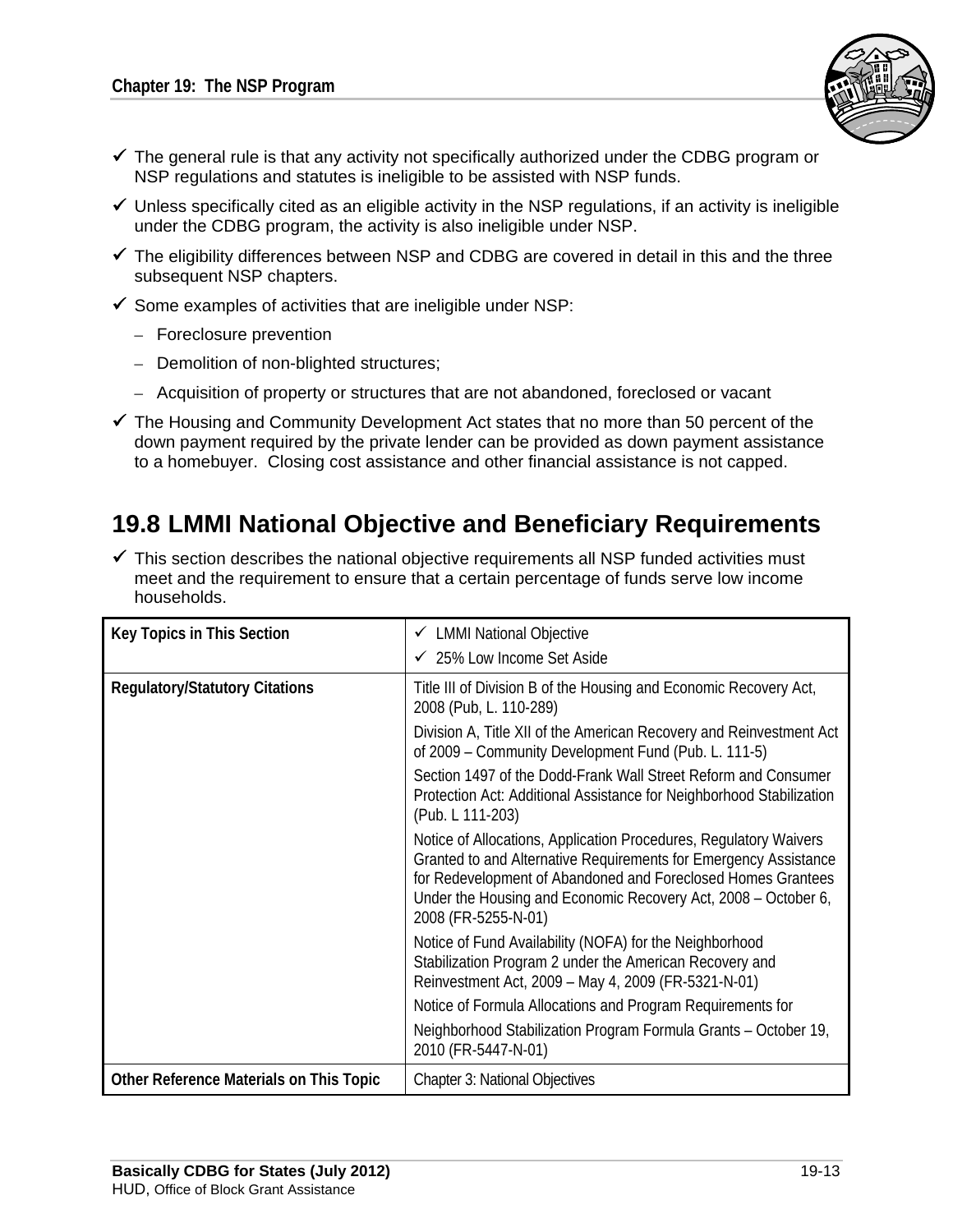

## **19.8.1. LMMI National Objective**

- $\checkmark$  100% of NSP funds must meet the low/moderate/middle income (LMMI) National Objective as defined under NSP
	- LMMI is a person or household with an annual income less than 120 percent of the area median income based on the Section 8 Low Income Limit as established by HUD.
	- The LMMI National Objective requires NSP grantees to expend 100% of NSP funds on activities that benefit LMMI persons.
- $\checkmark$  The LMMI National Objective follows the same rules and requirements as the LMI National Objective under CDBG.
- "Low/mod job creation", "slum/blight" and "urgent need" National Objectives are not applicable or allowed
- $\checkmark$  There are three categories that can be used to meet the LMMI national objective:
	- Housing activities
	- – Area benefit activities; or
	- Limited clientele activities:
	- Job creation or retention activities are NOT eligible under NSP
- $\checkmark$  The housing category of LMMI benefit national objective qualifies activities that are undertaken for the purpose of providing or improving permanent residential structures which, upon completion, will be occupied by LMMI households. LMMH is the most common national objective under NSP.
- $\checkmark$  The area benefit category or LMMA is one that benefits all residents in a particular area, where at least 51 percent of the residents are LMMI persons. The activity must serve all the residents in a primarily residential area and may include a park or other public facility.
- $\checkmark$  Under the limited clientele category, 51 percent of the beneficiaries of an activity have to be LMMI persons. This category is used for special needs project and shelters and does not count toward the 25% low income targeting requirement described in the next section.
- $\checkmark$  Further information regarding how to document compliance with the LMMI national objective can be found in Chapter 3: National Objectives.

### **19.8.2. 25 Percent Low Income Set Aside**

- $\checkmark$  NSP statute requires that no less than 25 percent of each grantee's total NSP allocation be used for the purchase and redevelopment of abandoned, foreclosed upon, vacant or demolished properties to house individuals or families whose incomes do not exceed 50 percent of area median income.
- $\checkmark$  In order to qualify for the 25 percent low income set aside, the activity:
	- $-$  Must be a housing activity, as defined by CDBG; and
	- Occupants must be at or below 50 percent area median income.
- $\checkmark$  The following Eligible Uses may count toward the 25 percent set aside requirement provided that the end use is housing and the occupant beneficiary is low income: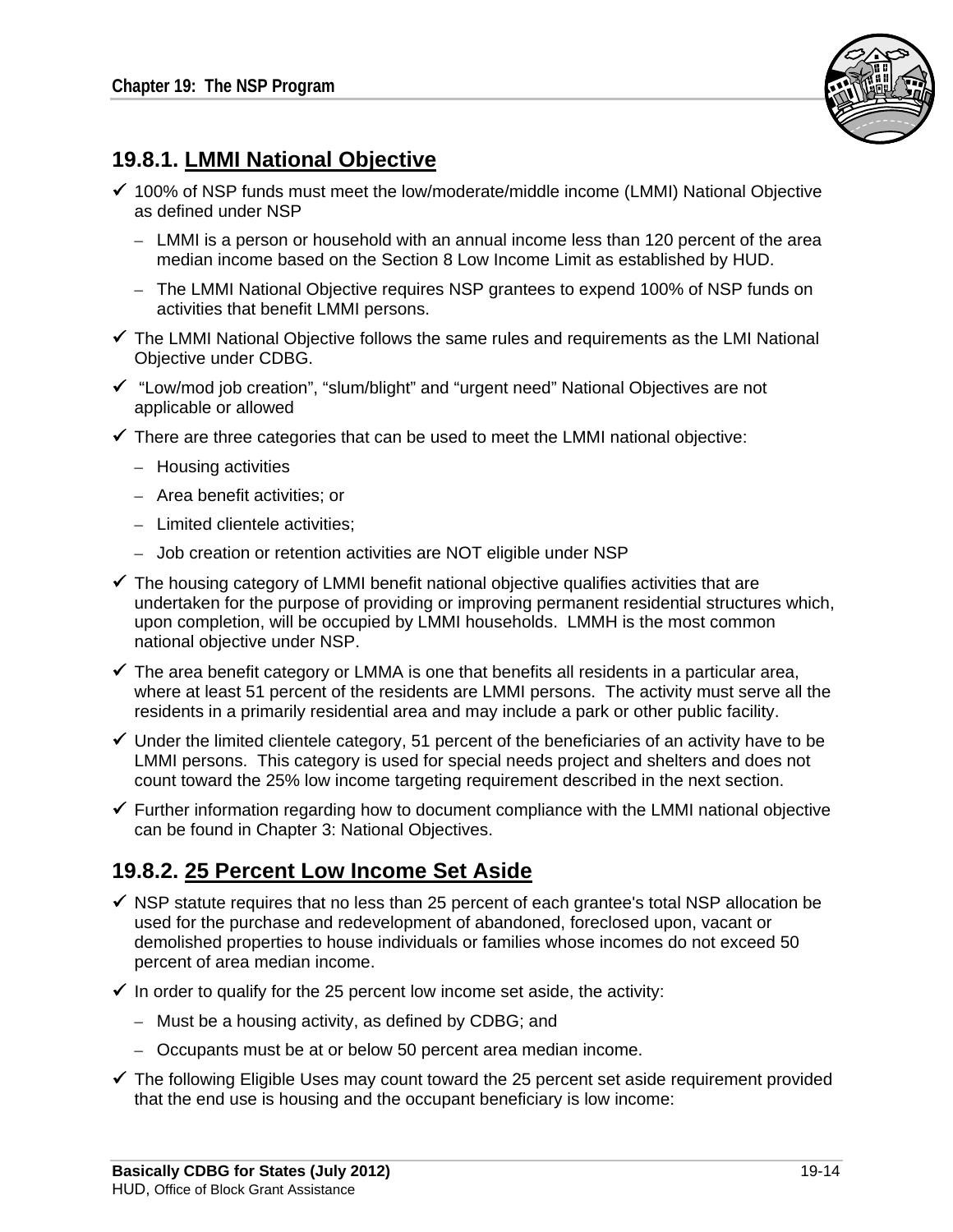

- *Eligible Use A: Financing Mechanisms*
- *Eligible Use B: Purchase and Rehabilitation*
- *Eligible Use C: Land Banks* only if operated as permanent rental housing for low income
- *Eligible Use E: Redevelopment*
- $\checkmark$  Non-residential property may be used towards the 25 percent set aside if the project is completed under Eligible Use E: Redevelopment and is turned into affordable housing.
- $\checkmark$  The 25 percent set aside applies to the overall grant allocation, not to the number of units created.
- $\checkmark$  Program income resulting from NSP1 and NSP3 activities is subject to the 25 percent set aside. HUD must publish a Notice to require that program income generated under NSP2 is subject to the 25 percent set aside; HUD expects to publish this Notice shortly and grantees should plan for it.

# **19.9 Long Term Affordability**

 $\checkmark$  This section describes the rules and requirements to ensure long term affordability for NSP funded homeowner and rental projects if NSP grantees adopt the HOME long term affordability rules.

| <b>Key Topics in This Section</b>       | Long term affordability requirements for NSP rental and<br>✓<br>homebuyer projects<br>$\checkmark$ HOME program rules for ensuring long term affordability                                                                                                                                     |
|-----------------------------------------|------------------------------------------------------------------------------------------------------------------------------------------------------------------------------------------------------------------------------------------------------------------------------------------------|
| <b>Regulatory/Statutory Citations</b>   | Title III of Division B of the Housing and Economic Recovery Act,<br>2008 (Pub, L. 110-289)                                                                                                                                                                                                    |
|                                         | Division A, Title XII of the American Recovery and Reinvestment Act<br>of 2009 - Community Development Fund (Pub. L. 111-5)                                                                                                                                                                    |
|                                         | Section 1497 of the Dodd-Frank Wall Street Reform and Consumer<br>Protection Act: Additional Assistance for Neighborhood Stabilization<br>(Pub. L 111-203)                                                                                                                                     |
|                                         | Notice of Allocations, Application Procedures, Regulatory Waivers<br>Granted to and Alternative Requirements for Emergency Assistance<br>for Redevelopment of Abandoned and Foreclosed Homes Grantees<br>Under the Housing and Economic Recovery Act, 2008 – October 6,<br>2008 (FR-5255-N-01) |
|                                         | Notice of Fund Availability (NOFA) for the Neighborhood<br>Stabilization Program 2 under the American Recovery and<br>Reinvestment Act, 2009 - May 4, 2009 (FR-5321-N-01)                                                                                                                      |
|                                         | Notice of Formula Allocations and Program Requirements for<br>Neighborhood Stabilization Program Formula Grants - October 19,<br>2010 (FR-5447-N-01)                                                                                                                                           |
| Other Reference Materials on This Topic | Basically HOME: Chapter 2: General Program Rules                                                                                                                                                                                                                                               |
|                                         | NSP Homebuyer Programs: Financing and Long Term Affordability                                                                                                                                                                                                                                  |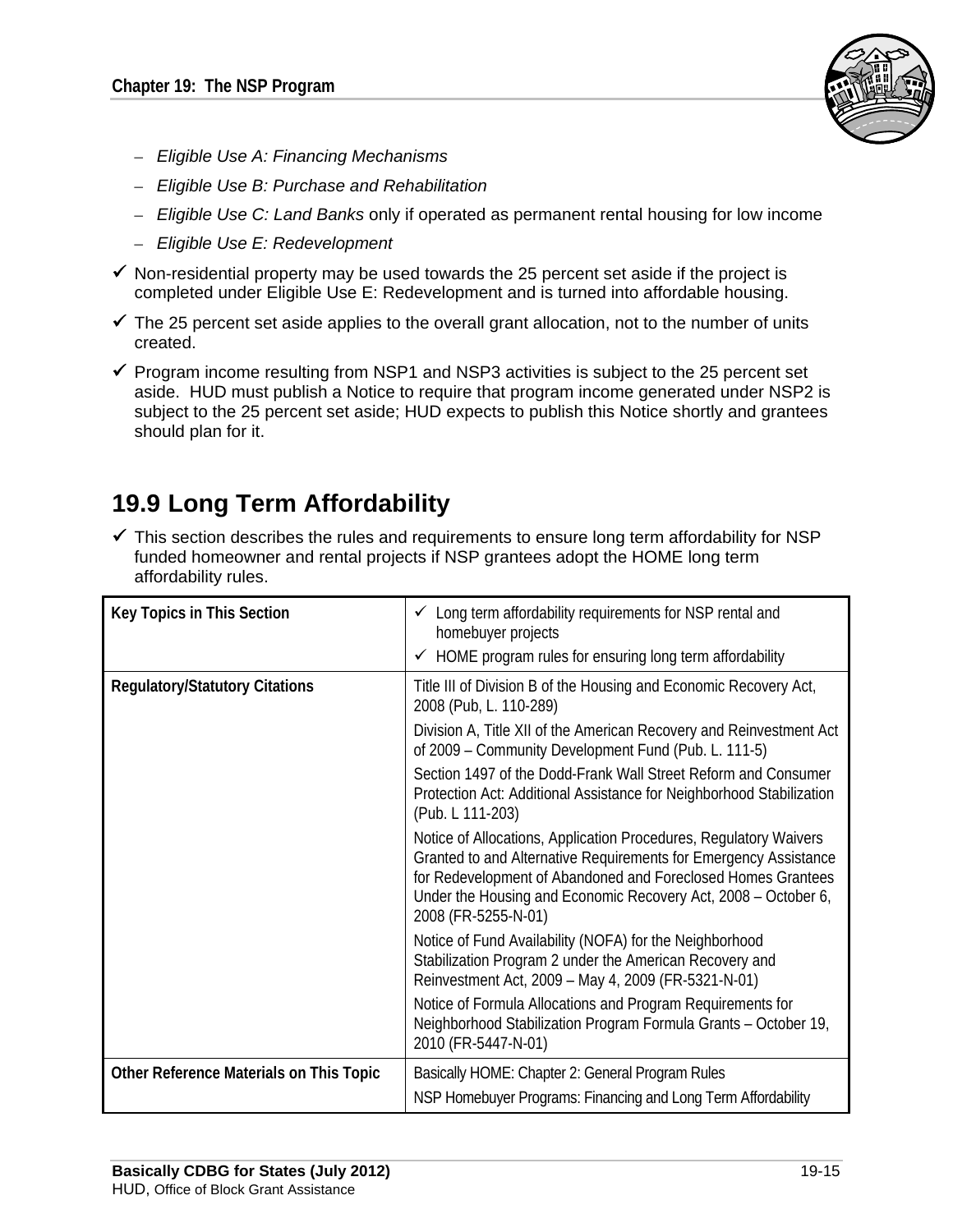

- $\checkmark$  Under NSP, grantees are required to define how they will ensure long term affordability for all NSP funded housing projects.
- $\checkmark$  NSP grantees may adopt the HOME program long term affordability rules as a safe harbor or, with HUD approval the NSP grantee may impose more stringent standards. Most NSP grantees have elected to adopt the HOME rules for determining and tracking long‐term affordability.
- $\checkmark$  If an NSP grantee adopts the HOME rules for long term affordability, the length of the affordability period is dictated by the amount of NSP investment per unit as described in the table below:

| <b>NSP Investment per Unit</b>        | <b>Length of the Affordability Period</b> |
|---------------------------------------|-------------------------------------------|
| Less than \$15,000                    | 5 years                                   |
| \$15,000 to \$40,000                  | 10 years                                  |
| More than \$40,000                    | 15 years                                  |
| New construction of rental<br>housing | 20 years                                  |
| Refinancing of rental housing         | 15 years                                  |

 $\checkmark$  The amount of investment per unit and therefore the length of the affordability period under the HOME rules depend on whether the project is a rental or a homebuyer project.

### **19.9.1. Rental Projects**

- $\checkmark$  Under NSP, grantees are required to define 'affordable rents' in their NSP Action Plan. Rents must continue to remain "affordable" as defined by the NSP grantee in their NSP Action Plan for the entire affordability period.
- $\checkmark$  NSP assisted rental units must be occupied by LMMI households. Income eligibility is determined when the rental household occupies the property and must be verified again if and when an LMMI household leaves the unit and it is during the affordability period.
- $\checkmark$  If a unit is counted toward the 25% low income set aside, the unit must remain available to households < 50% AMI

### **19.9.2. Homebuyer Projects**

- $\checkmark$  For NSP grantees that adopt the HOME long term affordability requirements, the grantee must select whether the homebuyer program is subject to resale or recapture requirements.
- $\checkmark$  Under the resale approach, the affordability period is based on the total HOME investment in the property and must include the total amount of NSP assistance to the homebuyer as well as the total amount of NSP funds provided to the developer.
- $\checkmark$  Under the recapture approach, the affordability period is based on the total amount of NSP assistance to the homebuyer. This is also known as the 'direct subsidy' and may include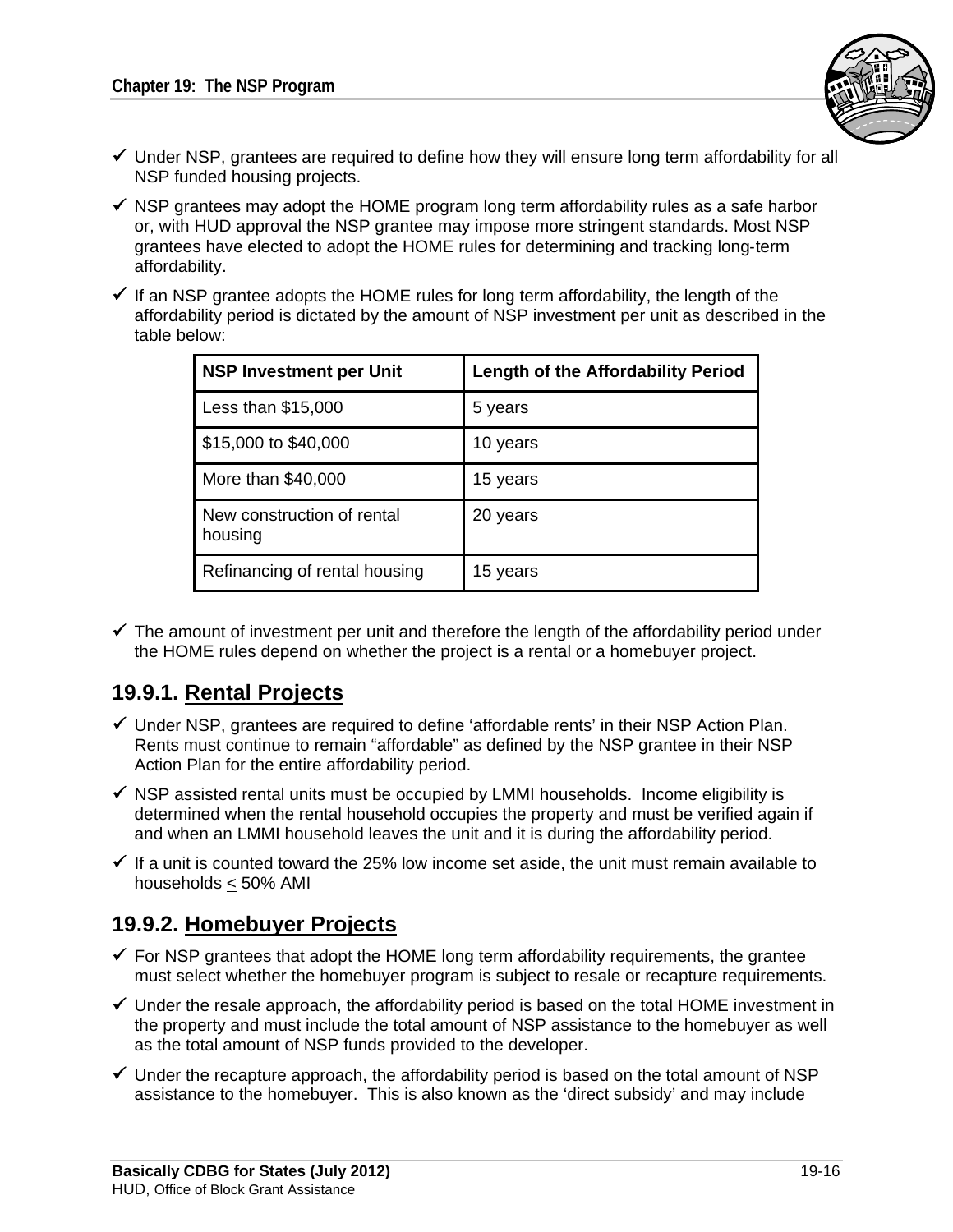

down payment assistance, mortgage assistance, homeowner or title insurance, closing cost assistance, or assistance that reduces the purchase price for the homebuyer below market value.

 $\checkmark$  If there is no "direct subsidy" to the homebuyer than the grantee must select the resale requirement.

# **19.10 Other Requirements under NSP**

 $\checkmark$  This section describes some other requirements under NSP including property standards; property purchase discounts, caps on the sales price for homebuyer units and tenant protection requirements.

| <b>Key Topics in This Section</b>       | Property standards under NSP<br>✓<br>← Property purchase discount under NSP<br>$\checkmark$ Caps on the sales price of homebuyer units<br>$\checkmark$ Tenant protection requirements                                                                                                                                                                                            |
|-----------------------------------------|----------------------------------------------------------------------------------------------------------------------------------------------------------------------------------------------------------------------------------------------------------------------------------------------------------------------------------------------------------------------------------|
| <b>Regulatory/Statutory Citations</b>   | Title III of Division B of the Housing and Economic Recovery Act,<br>2008 (Pub, L. 110-289)                                                                                                                                                                                                                                                                                      |
|                                         | Division A, Title XII of the American Recovery and Reinvestment Act<br>of 2009 - Community Development Fund (Pub. L. 111-5)                                                                                                                                                                                                                                                      |
|                                         | Section 1497 of the Dodd-Frank Wall Street Reform and Consumer<br>Protection Act: Additional Assistance for Neighborhood Stabilization<br>(Pub. L 111-203)                                                                                                                                                                                                                       |
|                                         | Notice of Allocations, Application Procedures, Regulatory Waivers<br>Granted to and Alternative Requirements for Emergency Assistance<br>for Redevelopment of Abandoned and Foreclosed Homes Grantees<br>Under the Housing and Economic Recovery Act, 2008 - October 6,<br>2008 (FR-5255-N-01)                                                                                   |
|                                         | Notice of Allocations, Application Procedures, Regulatory Waivers<br>Granted to and Alternative Requirements for Emergency Assistance<br>for Redevelopment of Abandoned and Foreclosed Homes Grantees<br>Under the Housing and Economic Recovery Act, 2008; Revisions to<br>Neighborhood Stabilization Program (NSP) and Technical<br>Corrections - June 19, 2009 (FR-5255-N-02) |
|                                         | Notice of Formula Allocations and Program Requirements for<br>Neighborhood Stabilization Program Formula Grants - October 19,<br>2010 (FR-5447-N-01)                                                                                                                                                                                                                             |
| Other Reference Materials on This Topic | Guidance on NSP Tenant Protection Requirements Under the<br>Recovery Act - Updated August 12, 2010                                                                                                                                                                                                                                                                               |
|                                         | Guidance on Allocating Real Estate Development Costs in NSP,<br>January 13, 2011                                                                                                                                                                                                                                                                                                 |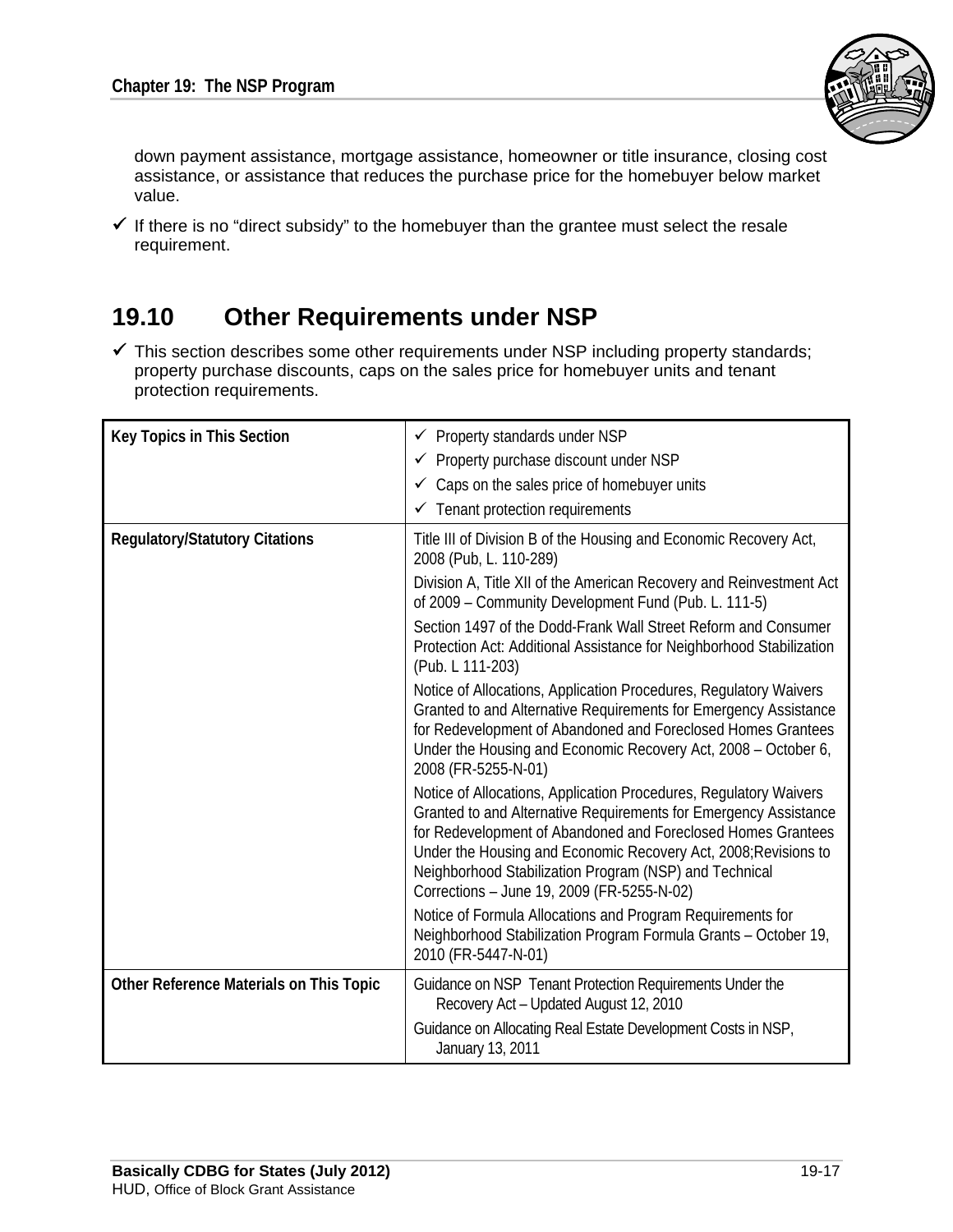

- *Tenant Protection Requirements:* Tenant protection requirements instated under ARRA require that all NSP grantees ensure that "bona fide" tenants in occupancy when property is acquired by initial successor in interest through foreclosure (usually lender) receive proper notification. The lender must provide 90 day notice to vacate to "bona fide" tenant occupants.
- *Appraisals:* Appraisals are required for purchases of foreclosed homes and properties and must be conducted within 60 days prior to final offer.
- *Purchase Discount:* Foreclosed properties acquired with NSP funding must be purchased at a 1% discount below the current appraised value of the property. The appraisal must be conducted within 60 days prior to the purchase of the property.
- *Property Standards:* NSP grantees must define the property standards that it will apply in its NSP Action Plan. NSP2 and NSP3 grantees are required to incorporate green building and energy efficiency improvements in their rehabilitation standards.
- *Homebuyer Counseling:* NSP-assisted homebuyers must complete at least 8 hours from HUD-approved counseling agency
- *Sales Price Cap:* The sales price of NSP assisted properties sold to eligible LMMI households cannot exceed the total development cost or the total hard and soft costs to acquire and rehabilitated the unit.

## **19.11 NSP Resources**

The NSPTA Resource Exchange website is located at www.hudnsphelp.info and provides the following types of resources to help grantees and their partners implement NSP:

- $\checkmark$  Laws and Notices
- $\checkmark$  Policy Alerts and Guidance from HUD
- Frequently Asked Questions
- $\checkmark$  Toolkits including templates, sample forms and procedures, and guidebooks on designing NSP programs
- $\checkmark$  Ability to ask questions and submit requests for technical assistance
- $\checkmark$  Webinars including presentation, transcript, and recording
- $\checkmark$  Problem Solving Clinic presentations and handouts

## **Acronyms**

| <b>NSP</b>       | Neighborhood Stabilization Program                                                                                 |
|------------------|--------------------------------------------------------------------------------------------------------------------|
| NSP <sub>1</sub> | Round 1 of Neighborhood Stabilization Program Funding<br>Authorized under Housing and Economic Recovery Act (HERA) |